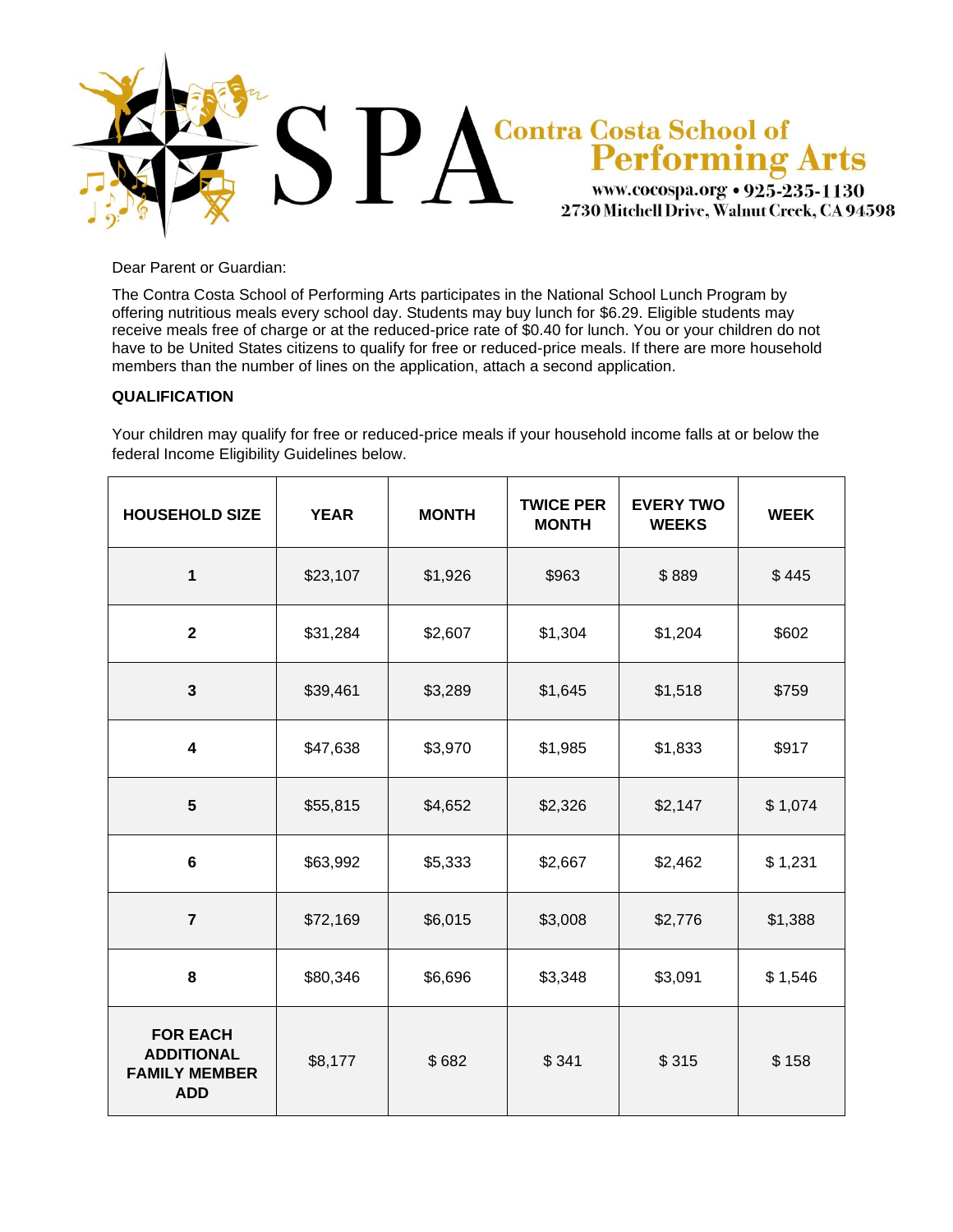# **APPLYING FOR BENEFITS**

An application for free or reduced-price meals cannot be reviewed unless all required fields are completed. A household may apply at any time during the school year. If you are not eligible now, but your household income decreases, household size increases, or a household member becomes eligible for CalFresh, California Work Opportunity and Responsibility to Kids (CalWORKs), or Food Distribution Program on Indian Reservations (FDPIR) benefits, you may submit an application at that time.

# **DIRECT CERTIFICATION**

An application is not required if the household receives a notification letter indicating all children are automatically certified for free meals. If you did not receive a letter, please complete an application.

# **VERIFICATION**

School officials may check the information on the application at any time during the school year. You may be asked to submit information to validate your income or current eligibility for CalFresh, CalWORKs, or FDPIR benefits.

# **WIC PARTICIPANTS**

Households that receive Special Supplemental Nutrition Program for Women, Infants, and Children (WIC) benefits, may be eligible for free or reduced-price meals by completing an application.

# **HOMELESS, MIGRANT, RUNAWAY, AND HEAD START**

Children who meet the definition of homeless, migrant, or runaway, and children participating in their school's Head Start program are eligible for free meals. Please contact school officials for assistance at 925-235-1130.

#### **FOSTER CHILD**

The legal responsibility must be through a foster care agency or court to qualify for free meals. A foster child may be included as a household member if the foster family chooses to apply for their nonfoster children on the same application and must report any personal income earned by the foster child. If the nonfoster children are not eligible, this does not prevent a foster child from receiving free meals.

#### **FAIR HEARING**

If you do not agree with the school's decision regarding your application's determination or the result of verification, you may discuss it with the hearing official. You also have the right to a fair hearing, which may be requested by calling or writing to the following: Christina Bendoyro - Registrar, 2730 Mitchell Drive, Walnut Creek, CA 94598, 925-235-1130.

#### **ELIGIBILITY CARRYOVER**

Your child's eligibility status from the previous school year will continue into the new school year for up to 30 operating days or until a new determination is made. When the carryover period ends, your child will be charged the full price for meals, unless the household receives a notification letter for free or reducedprice meals. School officials are not required to send a reminder or expired eligibility notices.

#### **NONDISCRIMINATION STATEMENT**

In accordance with federal civil rights law and U.S. Department of Agriculture (USDA) civil rights regulations and policies, the USDA, its agencies, offices, and employees, and institutions participating in or administering USDA programs are prohibited from discriminating based on race, color, national origin, sex, disability, age, or reprisal or retaliation for prior civil rights activity in any program or activity conducted or funded by USDA.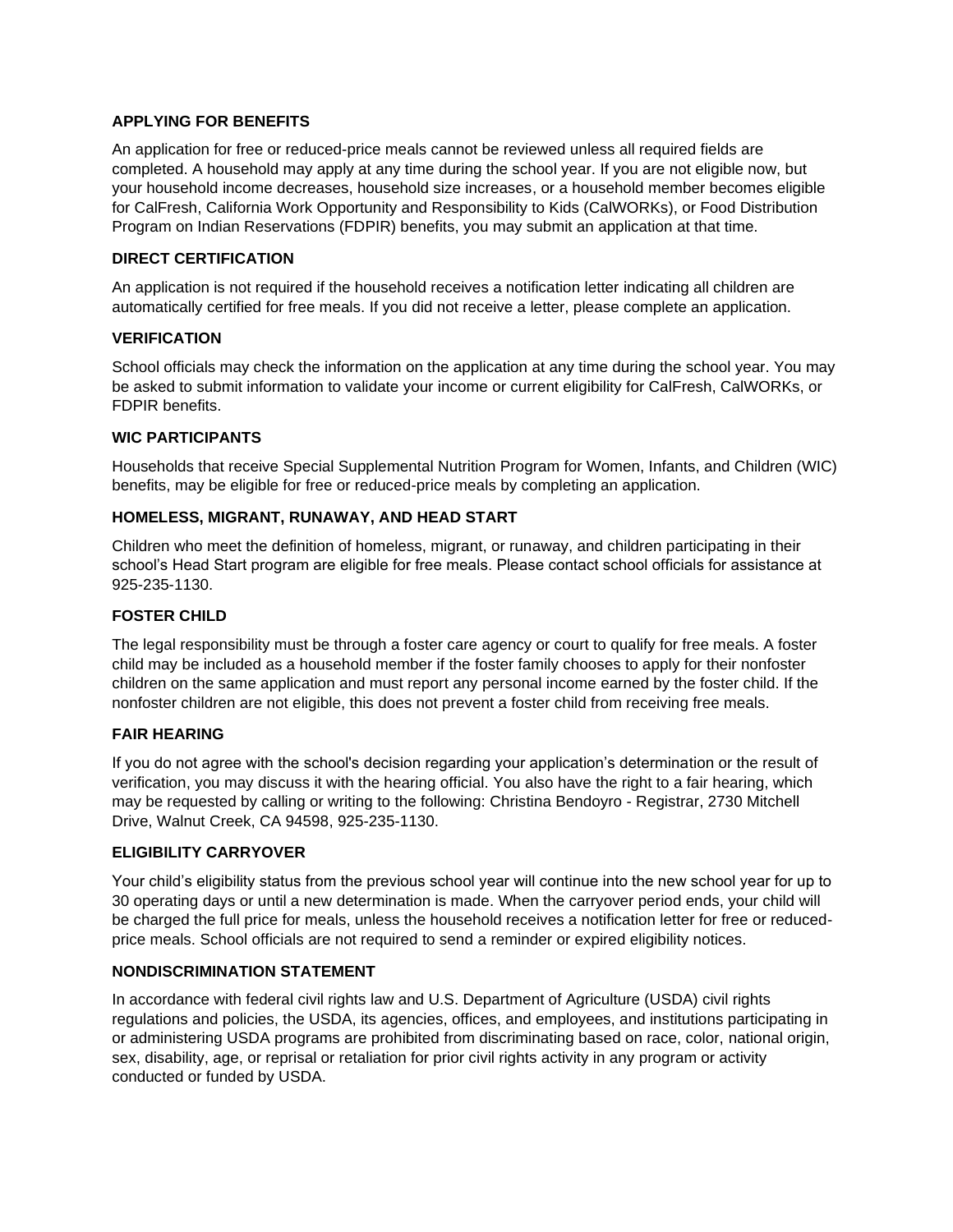Persons with disabilities who require alternative means of communication for program information (e.g., Braille, large print, audiotape, American Sign Language, etc.), should contact the agency (state or local) where they applied for benefits. Individuals who are deaf, hard of hearing, or have speech disabilities may contact USDA through the Federal Relay Service at 800-877-8339. Additionally, program information may be made available in languages other than English.

To file a program complaint of discrimination, complete the USDA Program Discrimination Complaint Form, (AD-3027) found online at [http://www.ascr.usda.gov/complaint\\_filing\\_cust.html,](http://www.ascr.usda.gov/complaint_filing_cust.html) and at any USDA office, or write a letter addressed to USDA and provide in the letter all of the information requested in the form. To request a copy of the complaint form, call 866-632-9992. Submit your completed form or letter to the USDA by (1) Mail: U.S. Department of Agriculture, Office of the Assistant Secretary for Civil Rights, 1400 Independence Avenue SW, Washington, D.C. 20250-9410; (2) Fax: 202-690-7442; or (3) Email: [program.intake@usda.gov.](mailto:program.intake@usda.gov)

# **HOW TO APPLY FOR FREE OR REDUCED-PRICE MEALS**

Complete one application per household. Please print clearly with a pen. Incomplete, illegible, or incorrect information will delay processing.

- 1. **STUDENT INFORMATION–**Include **all students** who attend Contra Costa School of Performing Arts. Print their name (first, middle initial, last), school, grade level, and birthdate. If any student listed is a foster child, check the **Foster** box. If you are only applying for a foster child, complete STEP 1, and then continue to STEP 4. If any student listed may be homeless, migrant, or runaway, check the applicable **Homeless, Migrant, or Runaway** box and complete all **STEPS** of the application.
- 2. **ASSISTANCE PROGRAMS–**If **any** household member (child or adult) participates in CalFresh, CalWORKs, or FDPIR, then all children are eligible for free meals. Must check the applicable assistance program box, enter one case number, and then continue to STEP 4. If no one participates, skip STEP 2 and continue to STEP 3.
- 3. **REPORT INCOME FOR ALL HOUSEHOLD MEMBERS–**Must report **gross** income (before deductions) from **all** household members (children and adults) in whole dollars. Enter **0** for any household member that does not receive income.

Report the combined **gross** income for all students listed in STEP 1 and enter the appropriate pay period. Include a foster child's income if you are applying for foster and nonfoster children on the same application.

Print the names (first and last) of **all other** household members not listed in STEP 1, including yourself. Report the total **gross** income from each source and enter the appropriate pay period.

Enter the total household size (children and adults). This number **must** equal the listed household members from STEP 1 and STEP 3.

Enter the last four digits of your Social Security number (SSN). If no adult household member has a SSN, check the **NO SSN** box.

4. **CONTACT INFORMATION AND ADULT SIGNATURE–**The application must be signed by an adult household member. Print the name of the adult signing the application, contact information, and today's date.

# **OPTIONAL- CHILDREN'S ETHNIC AND RACIAL IDENTITIES**

This field is optional to complete and does not affect your children's eligibility for free or reduced-price meals. Please check the appropriate boxes.